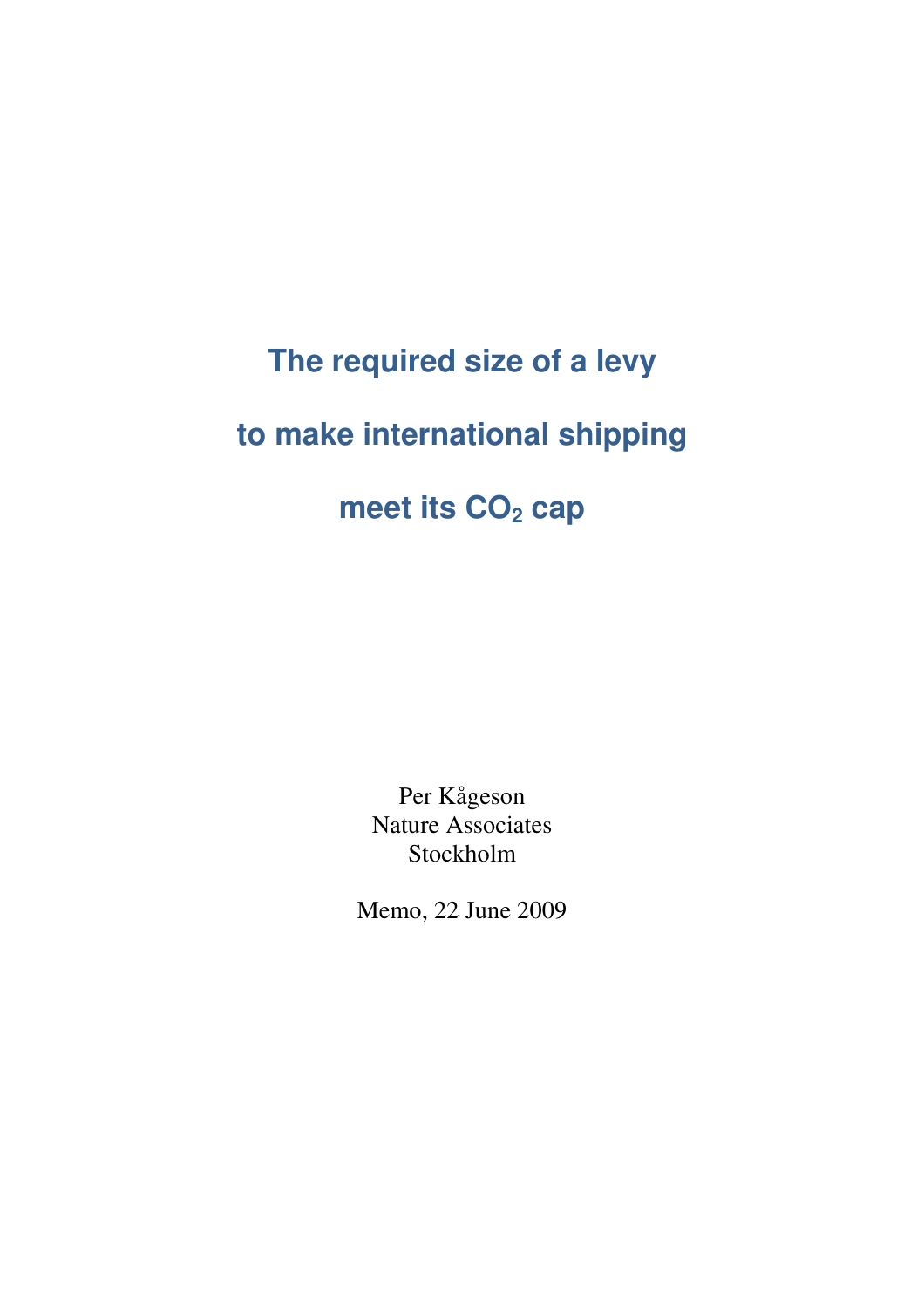# **Foreword**

Within the International Maritime Organization (IMO) two different policy instruments for curbing  $CO<sub>2</sub>$  emissions from international shipping are currently being discussed; emissions trading (METS) and a levy that would finance a Greenhouse Gas Fund. The two have many elements in common. The perhaps most significant among them is to offset emissions above a cap or baseline by purchasing emission credits from  $CO<sub>2</sub>$  abatement projects in developing countries.

The major difference between the two options under discussion is that while emission trading establishes a binding cap on emissions from international shipping, the levy may or may not be set at a level that allows the sector to offset all emissions above the baseline. Thus, in emissions trading the outcome is certain while the price will not be known in advance. With a fixed levy, the price is known but not the effect on emissions.

The purpose of this small paper is to contribute to the analysis of the levy. The focus is on the difficulties involved in setting the level of the charge when not knowing the future price of emission credits. The levy should ideally allow the scheme to raise the money needed to buy emission credits in the open market that offset any emissions above the baseline, thus making the baseline equivalent to a cap.

Dr Per Kågeson

Nature Associates, Vintertullstorget 20, SE-116 43 Stockholm. kageson@comhem.se,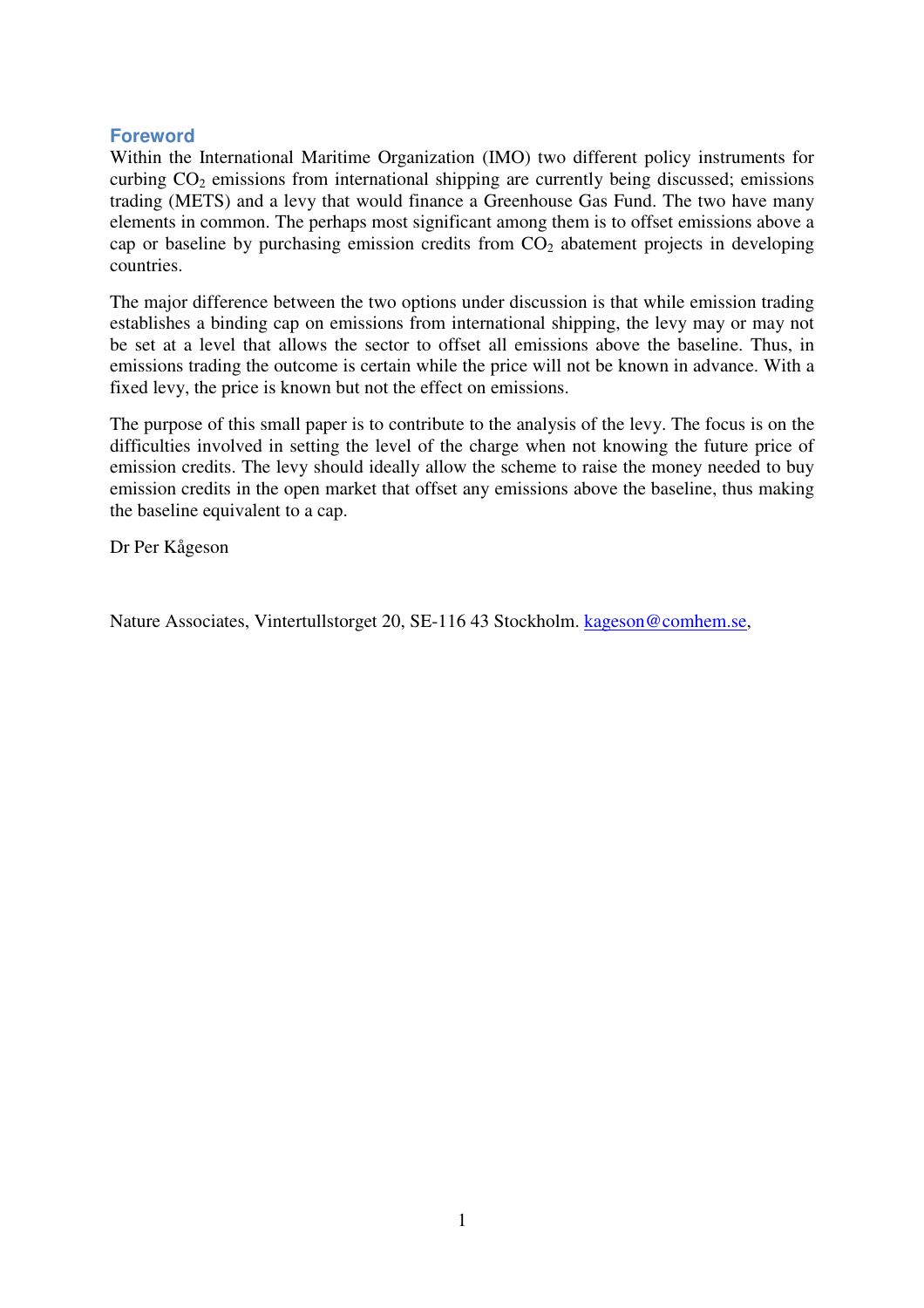## **Introduction**

Part of the shipping industry would rather see a levy on its  $CO<sub>2</sub>$  emissions than be subject to emissions trading under a legally binding cap. In principle there is nothing wrong with environmental taxes. The problem, however, is that often they are set too low to have any significant impact. And so the reason for some ship owners favoring the levy is, obviously, that they hope that this arrangement will be cheaper for them than being subject to a scheme of emissions trading where they would need to buy their allowances at auction. However, many stakeholders and observers appear not to have understood the implications of a levy when it is set too low.

The purpose of this paper is to analyze the effect on shipping emissions and the sector's contribution to climate change mitigation and adaptation in developing countries of the two competing schemes submitted to the IMO's MEPC by respectively Denmark (a levy) and Norway, Germany and France (emissions trading).

# **The levy**

Denmark has put forward a submission<sup>1</sup> to the MEPC proposing the introduction of a levy on CO<sub>2</sub> emissions from international shipping where the proceeds would be directed to an *International Fund for Greenhouse Gas Emissions from Ships* and be used for:

- Climate change mitigation and adaptation in developing countries;
- R&D projects on more energy efficient ship designs and propulsion systems;
- Technical cooperation within the existing IMO framework;
- Administrative expenses for operating the International GHG Fund.

However, the Danish submission says that the scheme should offset any emissions above a baseline, with the baseline being gradually reduced over the years. Offsetting would be achieved by financing abatement measures in developing countries.

The legal character of the baseline is not clear from the Danish submission. The fact that Denmark uses a *baseline* rather than a *cap* may indicate that the target would not be legally binding under all circumstances.

It would be very difficult to know in advance how high the levy would need to be in order to be able to buy sufficient credits to offset any emissions above the baseline and, in addition, raise money for the other purposes mentioned by Denmark. The only indication in the Danish submission as to the size of the levy is provided by four examples ranging between USD 7.5 and 45 per ton bunker fuel. As the combustion of one ton of fuel causes emissions of three tons of  $CO_2$ , the effective charge on  $CO_2$  will, in these four examples, fall within the range of USD 2.5-15 per ton emitted  $(\text{\textsterling}1.8-10.5)$ .

The idea is to use most of the proceeds for buying emission credits from what is called, under the Kyoto Protocol, CDM-projects in developing countries. There is currently a market for credits (CERs) for such projects, and Denmark evidently expects that the price of such credits will stay substantially below that of  $CO<sub>2</sub>$  allowances generated within the existing and future

 $\overline{a}$ <sup>1</sup> An International Fund for Greenhouse Gas Emissions from Ships, submission by Denmark to MEPC 59, 1 April 2009.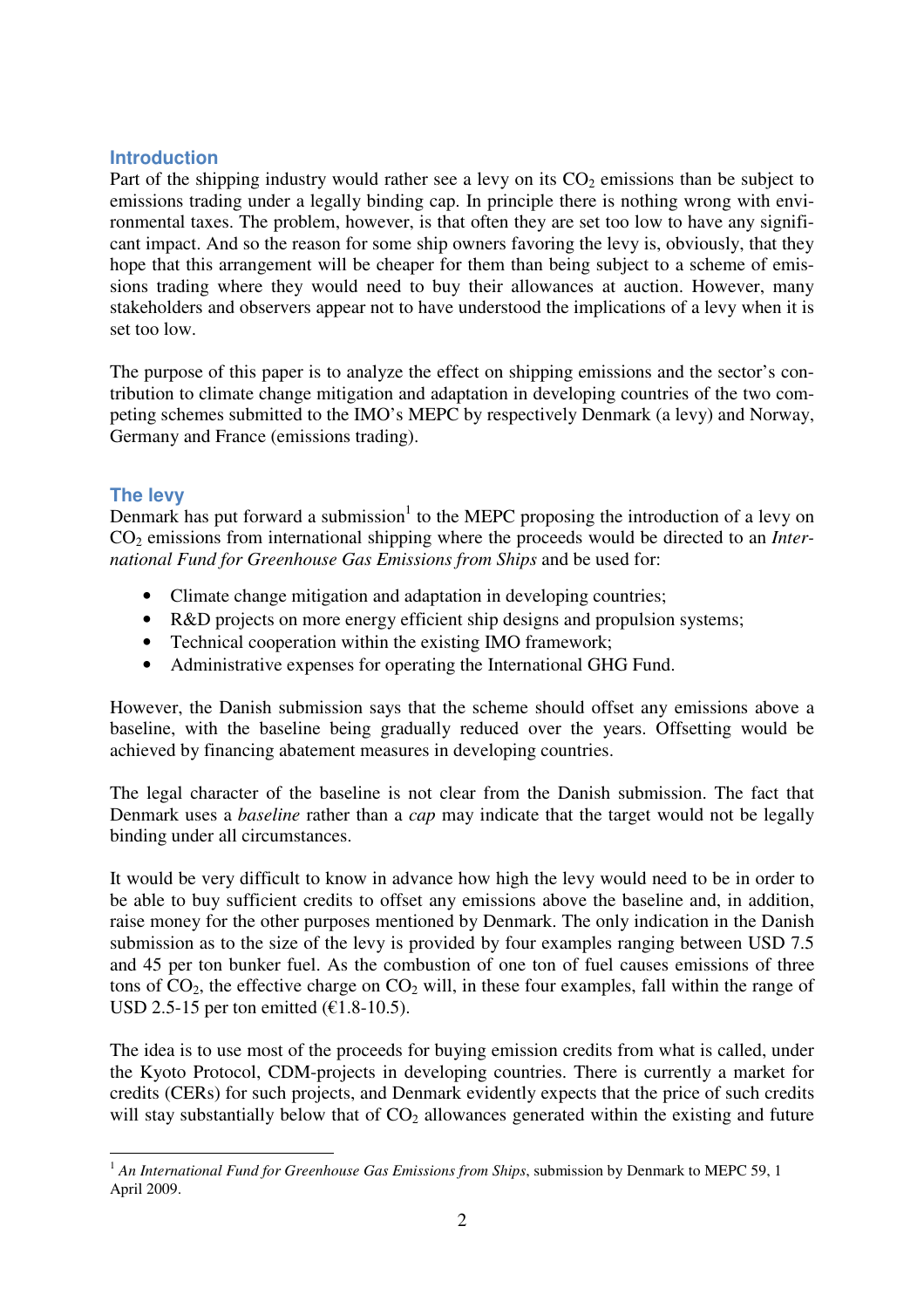emissions trading schemes of the developed countries, e.g. the European Emissions Trading System, EU ETS.

## **The METS**

Germany, France and Norway have in two recent submissions<sup>2</sup> to the MEPC jointly proposed the introduction of a Maritime Emissions Trading Scheme (METS). The idea is to set a cap on  $CO<sub>2</sub>$  emissions from international shipping at a global level and distribute the allowances by auction (or possibly to some extent free of charge) to the shipping industry. Ships would, as the legally responsible entity, have to surrender allowances equal to the emissions caused by the fuel consumed. The METS would be open to trade with other existing or future emissions trading schemes, and the shipping industry would in addition be allowed to purchase emission credits from projects in developing countries. The METS is presented in greater detail in Kågeson  $(2007)^3$ .

## **Common elements**

The Danish levy and METS have several elements in common. They reflect real emissions and provide incentives for operational measures as well as efficient designs of new builds. Both would have universal coverage and provide equal treatment to all ships above a certain size, regardless of flag. Both would be based on Flag State obligations and Port States rights and make use of the existing bunker delivery notes for monitoring compliance. Finally, both would depend on the market for emission credits.

#### **Where to set the cap?**

 $\overline{a}$ 

None of the submissions made by Parties to the MEPC has indicated the level at which the cap or baseline would be set. As world shipping is dominated by shipments on behalf of customers in the developed nations, one may anticipate that the sector should make a contribution to climate change mitigation that in relative terms is equal to, or at least not much smaller than, those expected from land-based sources in the developed countries. The 2020 targets for individual countries are yet to be set and may result from the Copenhagen process. Anything less than minus 20 per cent, counting from the 2005 levels, would be a disappointment. Actually more is required to stabilize GHG concentrations at a level that prevents the global mean temperature from exceeding its pre-industrial level by more than 2 degrees Celsius.

According to an assessment by the IMO, global shipping in 2007 emitted approximately 843 million tons of  $CO<sub>2</sub>$ . This figure represents the central consensus of an IMO-commissioned study team composed of the principal experts in fleet-wide emission modeling – however, the team also found that possible 2007 emissions ranged from  $685$  Mt CO<sub>2</sub> to 1039 Mt CO<sub>2</sub>.

Let us assume, as an example, that the UNFCCC decides that global shipping emissions by 2020 need to be reduced by 20 per cent relative to the 2007 level. This means in the case of METS, that allowances equal to  $674$  Mt  $CO<sub>2</sub>$  would be sold on auction or (partly) distributed free of charge to the shipping industry, while in the levy-based scheme, any emissions above this limit would have to be offset by credits from abatement projects in developing countries.

<sup>&</sup>lt;sup>2</sup> Cornerstones for an outline of an convention of a Global Emissions Trading Scheme for International Ship*ping*, and *Positive Aspects of a Global Emission Trading Scheme for International Shipping*, submissions by Germany, France and Norway to MEPC 59, 08 May 2009.

<sup>3</sup> Kågeson, P. (2007), *Linking CO2 Emissions from International Shipping to the EU ETS*. A report commissioned by the Federal Environment Agency, Germany, 2 July 2007.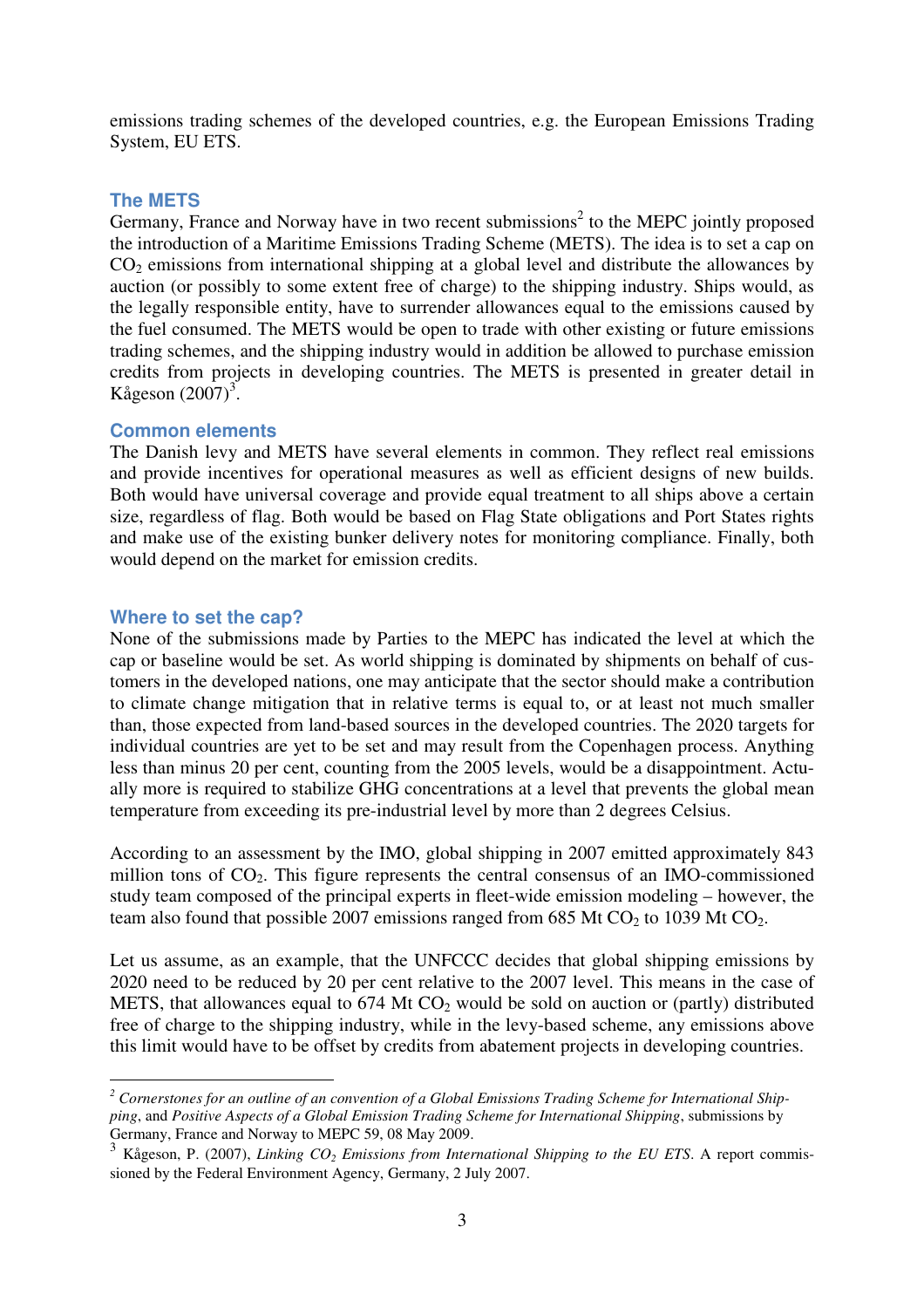The fact that international shipping under normal economic circumstances is growing rapidly and that its demand for fuel under business-as-usual probably would double within 30 years, is no reason to allow the sector a more favorable treatment than land-based installations. A system of open emissions trading allows shipping to become a net-buyer of allowances and credits which makes it possible for the sector to continue to grow. Likewise the introduction of a levy on all bunker fuel purchased puts no cap on the growth of the industry.

#### **An example based on minus 20 per cent**

The below example illustrates a situation where the cap is initially set at the emission level of 2007 and gradually lowered by 20 per cent over the years between 2012 and 2020 while at the same time international shipping grows by 3 per cent annually after having recovered from the current recession. It is assumed that aggregate emissions have reached 900 Mt by 2012 and that under business-as-usual they would continue to rise by 2 per cent annually thereafter. That fuel demand already rises more slowly than industrial output in the BAU scenario, is a result of increasing bunker prices and efforts by the industry to reduce consumption. Under these conditions, the emissions would reach 1,054 Mt in 2020 in the BAU scenario.

Now let us assume that emissions trading under METS results in a marginal cost of USD 30 per ton  $CO_2$  ( $\in$  21) at the end of the period. The reason for this low estimate is that the German/French/Norwegian proposal does not put any limit on the amount of credits that may be purchased. Therefore it may be necessary to rule that entities that receive shipping allowances for free or are given an opportunity to buy them on closed auction must not become net sellers of allowances to other sectors or trading schemes. Otherwise the shipping sector may be tempted to sell all of its allowances to sectors that are not allowed unlimited access to the credit market in order to profit from the likely difference in price (see next section).

Let us further assume that the levy is set at USD 30 per ton of bunker fuel, the second highest example provided in the submission by Denmark. This equals USD 10 per ton  $CO<sub>2</sub>$  emitted  $(E7/ton)$ . As indicated in Figure 1, the difference in marginal incentive (USD 30 vs 10) will result in fewer abatement measures being taken onboard ships in the case of a levy than in the case of METS. The exact difference is difficult to predict as many other parameters influence both investment decisions and operational strategies, e.g. bunker prices and freight rates.

However, provided that the levy-baseline is legally binding (in effect is a cap), the two schemes would result in the same total reduction of GHG. The difference lies in where reductions take place. A low to moderate levy would produce more reductions outside the shipping sector and less in ships than the METS. However, this is only true in the case where the proceeds from the levy are sufficiently high to buy all the emission credits required for offsetting any emissions above the baseline.

Figure 1. Potential effects of the levy and the METS when the cap is lowered by 20 per cent between 2012 and 2020, the allowance price is USD 30 and the levy corresponds to USD 10 per ton CO2.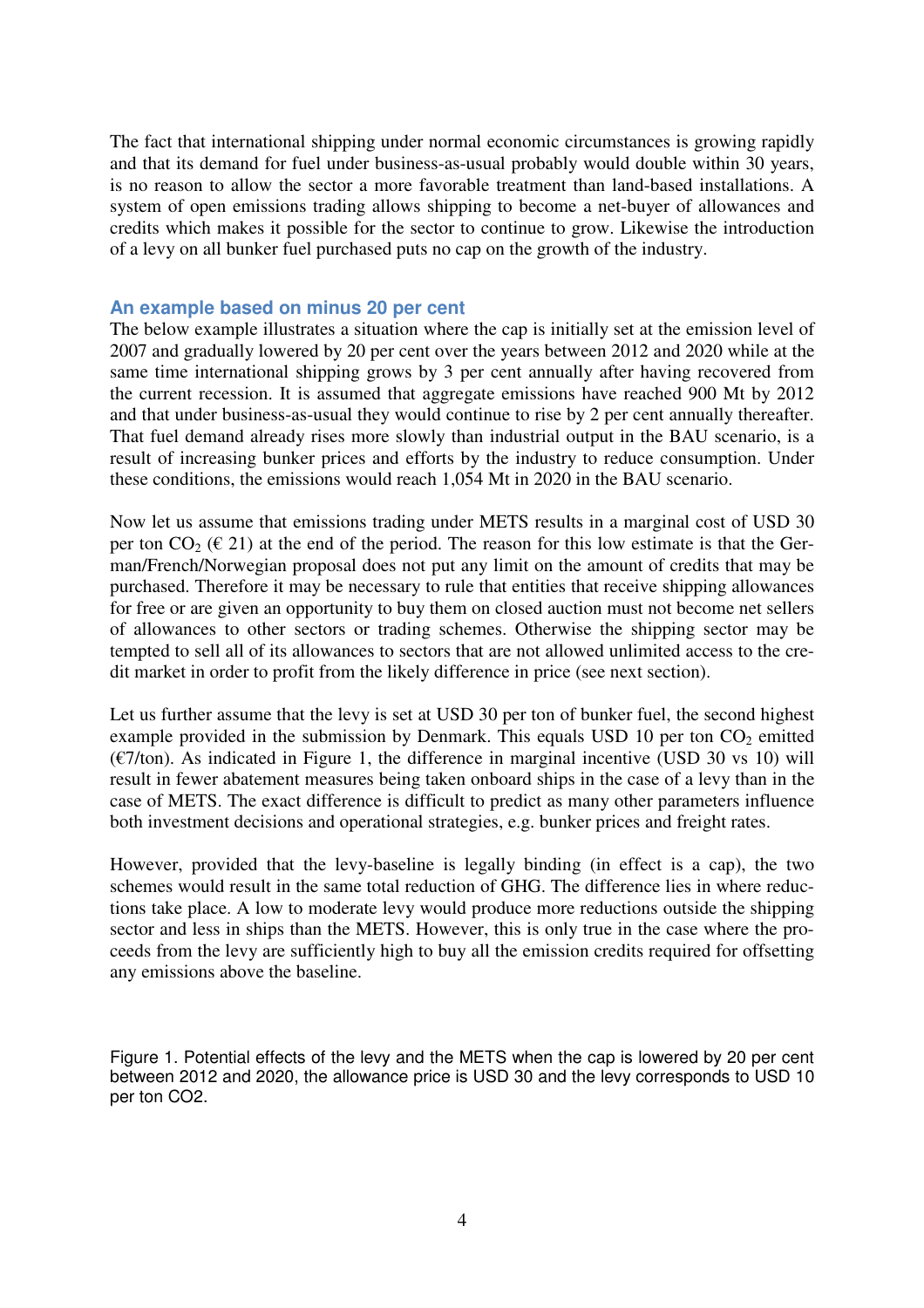

In order to offset all emissions above the cap, the proceeds of the levy must be used to buy credits that match the difference between the levy-line and the cap in Figure 1. By 2020, in this example, the gross revenues of the levy would amount to USD 10.3 billion (1,029 Mt x USD 10). Assuming administrative expenses of only 2 per cent, the net result would be 10.1 billion. The quantity of emissions that need to be offset is in this case 355 Mt. In order for the Fund to be able to buy the credits required, they must therefore on average cost no more than USD 28.4 per ton ( $E19.9$ /ton). To make it possible for the Fund to raise any money for its two remaining objectives, the price must, of course, fall below this level. At a market price of USD 30 per ton  $CO<sub>2</sub>$  the scheme would face a deficit and not be able to offset all excess emissions. One way out of this dilemma could, of course, be to refrain from making the baseline a legally binding cap.

Figure 1 is limited to the eight years between 2012 and 2020, a relatively short period. Post 2020, the cap will continue to decline, perhaps to as little as 143 Mt in 2050. This would correspond to a reduction of 83 per cent from 2007, equal to the proposed reduction of domestic GHGs in the American Waxman-Markey Bill between 2005 and 2050. These restraints will cause scarcity to grow in the emissions market, while at the same time the proceeds of the levy must be sufficient to offset a growing volume of shipping emissions (the difference between the levy-line and the cap post 2020). As a result, the size of the levy must grow substantially over time, and eventually it will come close to the price of CO2.

The situation for METS is very different. In this case, the industry will be allocated allowances corresponding to the level of the cap. If by 2020 all permissible allowances are auctioned and the average price on those auctions is USD 30 per ton  $CO<sub>2</sub>$ , the resulting revenue stream would amount to USD 20.2 billion. This is money that, after deduction of administrative expenses, can be used for climate change mitigation and adaptation in developing countries. In addition, the shipping industry will buy emission credits in the open market to match all emissions above the cap. In this example, ships will buy 307 million credits to the benefit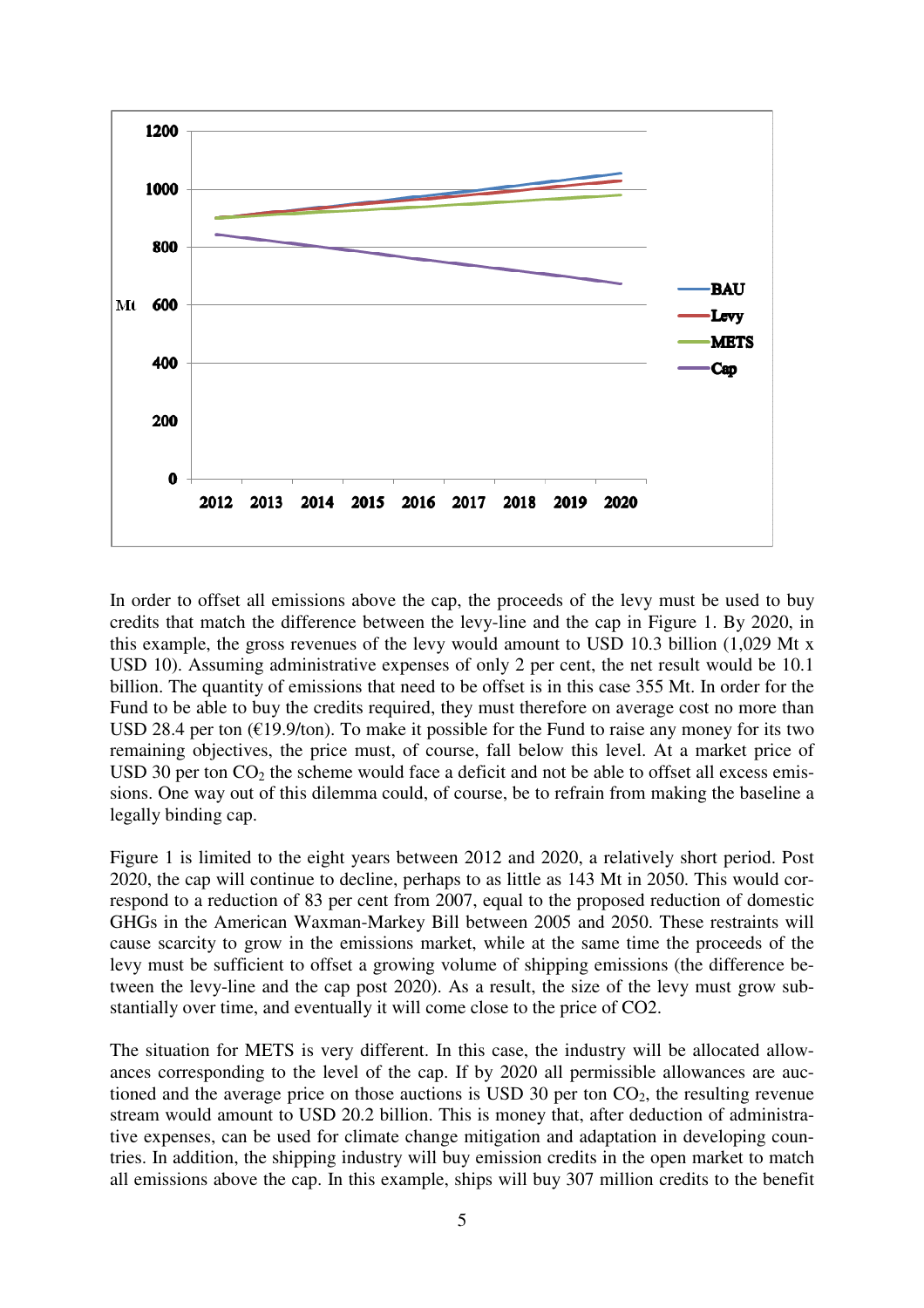of the environment and the developing countries involved in this trade (the difference between the METS-line and the cap in Figure 1).

# **The real difference**

In summary, the levy can achieve reductions equal to those of the METS, provided that the level is high enough. A difference, though, is that less will be done in the shipping sector and more in other sectors compared to METS.

However, one important difference remains; while the levy will raise little or no money beyond what is needed for offsetting shipping emissions above the cap, the METS will create large funds that can be used for climate change mitigation and adaptation beyond what is required for achieving the sectoral target. As shown by Kågeson  $(2009)^4$ , the net revenue from METS and a similar scheme for international aviation may over the next decades be in the order of USD 50 billion per year (equal to 0.13% of the GDP of the OECD countries). This is money without an owner that could be spent on climate change mitigation and adaptation and relieve the budgets of the rich countries of some of the pressure of assisting the developing nations.

## **The market for credits**

The key issues are, as noted above, the price of credits, and the extent to which that price may diverge from the market price of allowances. What may argue in favor of a lower price of credits compared to allowances, is that scarcity will drive the price of allowances upwards, while many inexpensive abatement options still remain to be exploited in the developing countries. However, for abatement projects to be accepted as a source of credits, they need to provide "additionality", i.e. generate cuts that would not occur in the absence of support. This means that the least expensive measures will not provide any additionality as they are profitable at the pre-existing energy market prices.

Another factor that will have an impact on credit prices is the fact that installations that are subject to the current EU ETS or the proposed American scheme (the Waxman-Markey Bill) will be allowed to offset some of their emissions by buying credits from projects in developing countries. When this is less costly than undertaking additional measures at home, they will use this opportunity. Their demand for credits will compete with the Fund proposed by Denmark and a possible similar fund created by the aviation sector. As the willingness-to-pay for credits among land-based installations is only limited by the marginal cost of domestic abatement measures, one might expect the prices of allowances and credits (for immediate use) to converge, at least in the longer term.

However, the outcome also depends on the rules to be adopted by the UNFCCC (at COP 15) on future emission credit transactions. The current CDM-system may be replaced by a new order that transfers all or some of the supply-side responsibilities and rights from corporate entities in the developing countries to the national governments. If this happens, the GHG Fund will have to negotiate with the governments of the developing countries for a share of the credits on offer. As they will do this at least in partial competition with land-based emitters, one might assume that the supply-side will take advantage of the situation in order to generate a considerable producer surplus.

 $\overline{a}$ 4 Kågeson, P. (2009), *Making international transport pay its climate bill*. Paper presented at International Transport Forum's "Transport for a Global Economy: Challenges and Opportunities in the Downturn", Leipzig, Germany, 26-29 May 2009.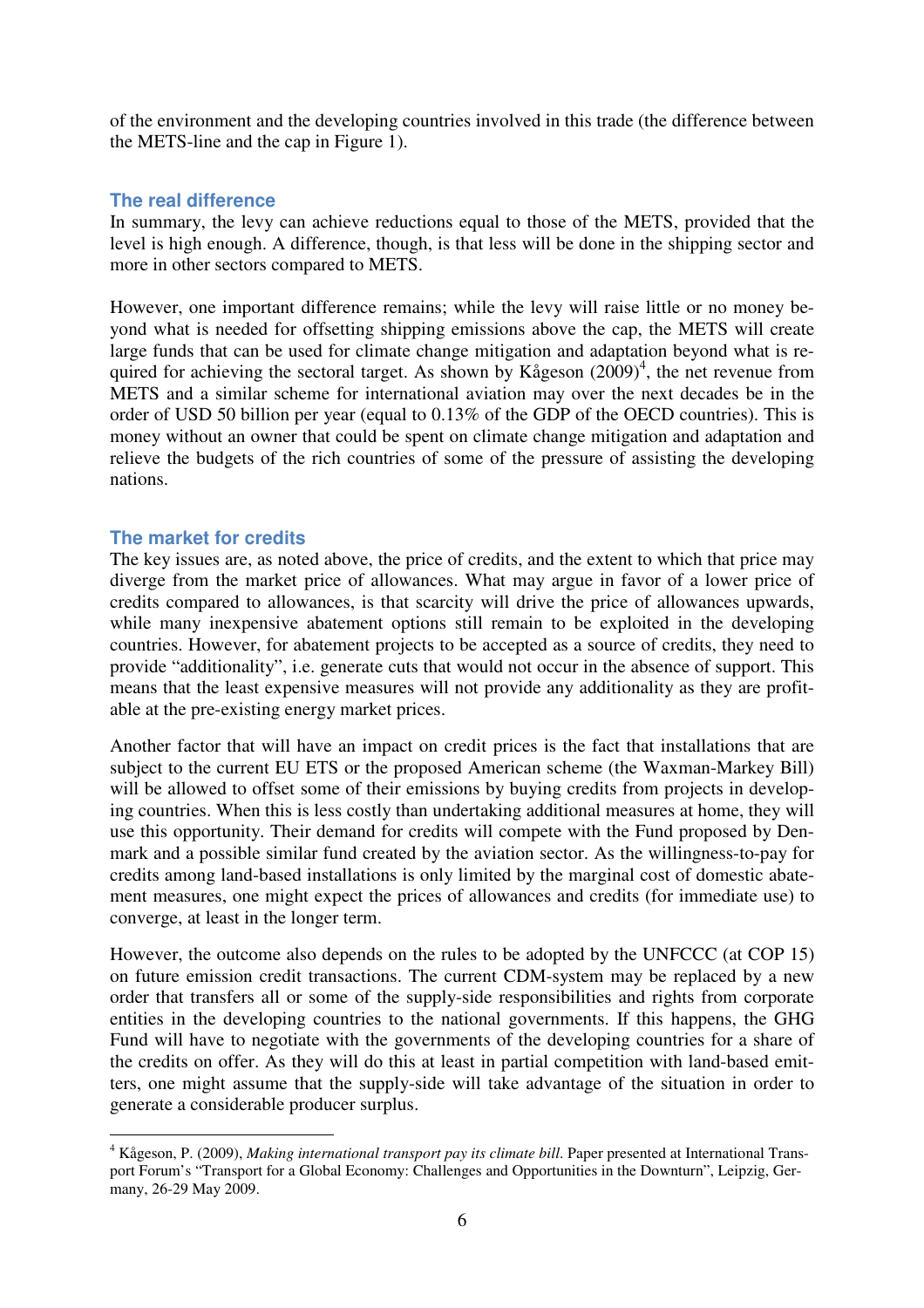On the other hand, the Fund may have a significant advantage of presumably being the, by far, single largest player on the demand-side (unless the ICAO creates a similar scheme for aviation). It may therefore succeed in making long-term deals with the governments of individual countries for credits to be delivered in years to come. Credits for future delivery can be expected to be cheaper than those that are made available for immediate consumption. However, early payments may be required, which will require access to sufficient funds.

It should be recognized that the open market price of  $CO<sub>2</sub>$  may, by 2020, exceed the USD 30 per ton used in the above example. In the EU ETS, installations subject to the scheme have to cut emissions by at least 21 per cent from their 2005 levels, and by more if the EU adopts a minus 30 per cent GHG target for 2020. Power production is currently responsible for close to 2/3 of the emissions under the cap of the EU ETS, and demand for electricity is rising. As a result, the power sector is not likely to be able to reduce emissions by 21 per cent (or more) by only adding electricity from new renewable sources to the grid. The industry probably has to rely on Carbon Capture and Storage (CCS), which, if it becomes a technical success, may cost  $\epsilon$ 40 per ton or more (USD 57).

## **Nobody knows**

The above example was designed to illustrate a dilemma, not to predict future prices. The author of this paper is in no position to forecast what those prices may be. His only point is that the delegates to the MEPC and the Council of the IMO are in no better position. In order to come to a decision on the size of the levy, they would also have to make intelligent guesses about the development of a number of parameters relevant to the future prices of emission credits and allowances, among them economic growth, crude oil prices, bunker fuel prices and demand for transport by ships. With so many uncertainties, the risk of miscalculation is evident.

The risk of raising insufficient funds may, of course, be significantly reduced by setting the levy at a very high level. This option, on the other hand, runs the risk of making the industry pay a levy which is higher than the cost they would alternatively have incurred under the METS.

Another way out of the dilemma could be to refrain from making the baseline legally binding. In this case, the IMO could decide to split the net-revenue in three parts, one for each of the three objectives of the Fund. The key could be, for instance, 80 per cent for offsetting, and 10 per cent for each of the other two objectives. However, this means that the gap between what the levy and the METS can achieve would widen significantly, and the developing countries would receive less (unless compensated by the rich countries in some other way).

## **Potential ways around the dilemma**

One way around the problem could be to take a long-term decision to tie the size of the levy to the price of carbon. This would potentially solve the liquidity problem but means, on the other hand, that the Parties would not be able to influence the size of the levy. Another difficulty lies in having to decide at an early stage on which price the levy should be tied to. There may turn out to be more than one price on carbon in the world if major countries cannot agree on terms that make two-way open links possible between their national or regional trading schemes.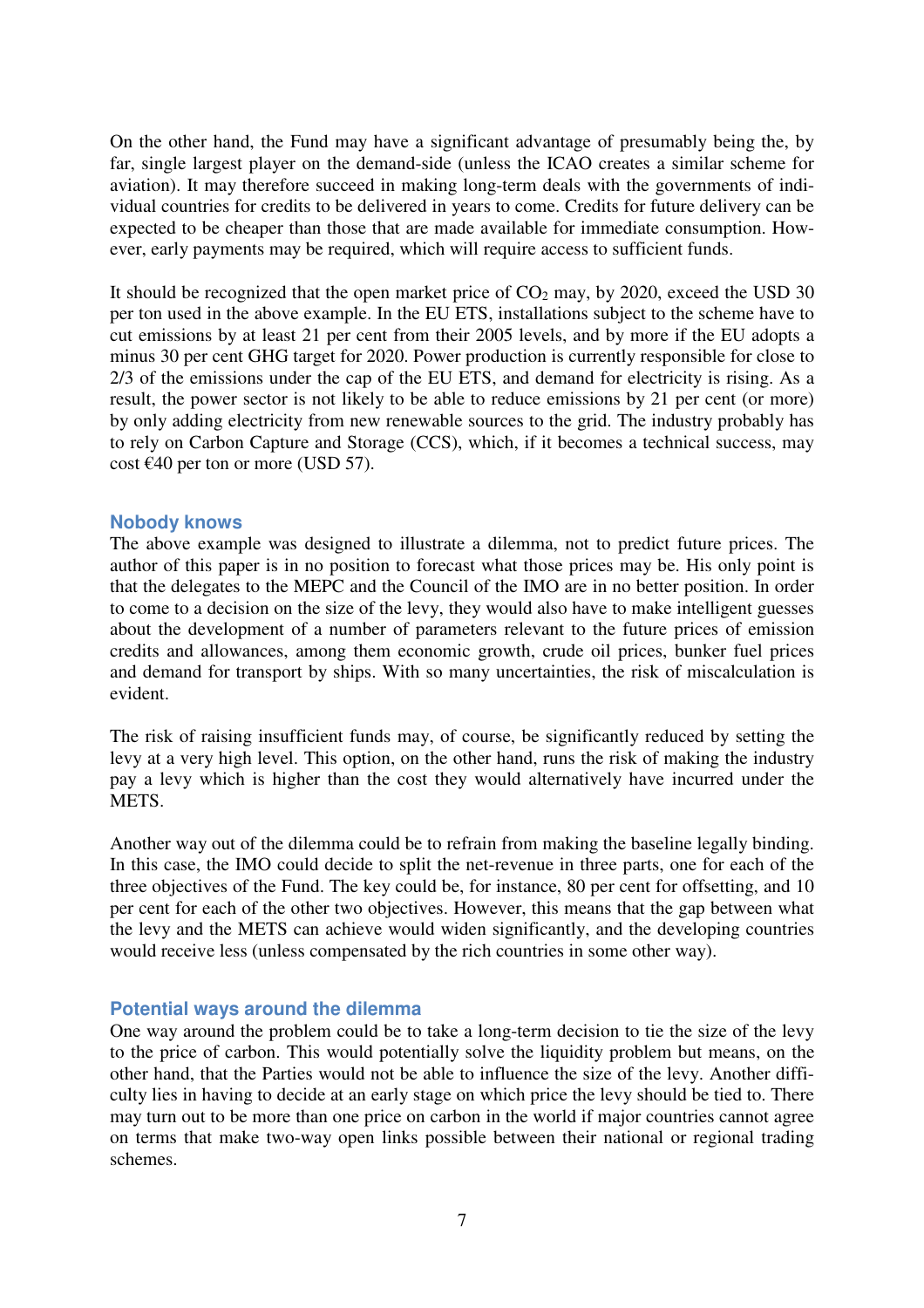However, if a universal price on  $CO<sub>2</sub>$  can be established and the size of the levy is linked to that price, the only real difference between the levy and METS would be that in the former, the Fund would on behalf of the shipping industry buy all the credits needed to offset any emissions above the baseline/cap, while in the METS, each ship owner or operator would purchase allowances or credits matching the ship's fuel consumption and emissions. The funds that the two systems can raise for mitigation and adaptation in developing countries would in this case be identical. The key issue, then, is whether a design of this kind would be acceptable to the industry?

A third option may be to take a decision to allow the steering committee of the Fund to set the level of the levy and to change it whenever needed. The role of the IMO would in this case be limited to deciding on the targets to be achieved. This could be done by adopting instructions or guidelines that make clear the levy should be set at a level which allows the Fund to offset any emissions above the baseline/cap and in addition generate a certain sum of money to be spent on the two other objectives; R&D projects on more energy efficient ship designs and propulsion systems and technical cooperation within the existing IMO framework.

Please note that an effect of all of the three options discussed above is that ship owners will not know the future size of the levy.

## **Make the METS more savory to the industry?**

If the only reason for governments to consider a levy (rather than the METS) is to make life easier for ship owners, a better idea than creating a complicated levy might be to stick to emissions trading but give the industry some of the allowances for free. This would, of course, reduce the net-contribution to climate change mitigation and adaptation in developing countries by raising less money. However, it would not reduce the marginal incentive to undertake measures that will cut emissions from ships. This is important as lots of opportunities to cut emissions exist in the maritime sector and many of them can be applied to existing ships.

The most advanced method for partially compensating the industry would be to give each ship some free allowances based on its environmental performance. However, given the large number of vessels of various types and sizes, this would require large quantities of data and result in high administrative costs. If free allocation is intended for a limited period only, this model should be avoided.

Another way of gradual introduction of full liability would be to *recycle allowances*, a mild form of grandfathering. Ships could, during a few years, be awarded some allowances free of charge based on the reported individual emissions of the previous year. The first year of operation could be used as a trial when ships have to report emissions but do not have to surrender any allowances. As each ship would be granted free allowances during the forthcoming year based on its emission report, the trial would provide a strong incentive to deliver data. For year three, the emissions of year two would be the basis for calculating the amount of free allowances, and so on. This makes new entries rather easy. However, most of the disadvantages of grandfathering remain. High polluting ships are rewarded (even though they only get back allowances matching part of the emissions caused) and they will actually have less to gain from cutting emissions than under traditional grandfathering when permits for a longer period of time are allocated free of charge and an entity can sell surplus allowances that result from taking measures to reduce emissions. Therefore this simplistic model for compensating